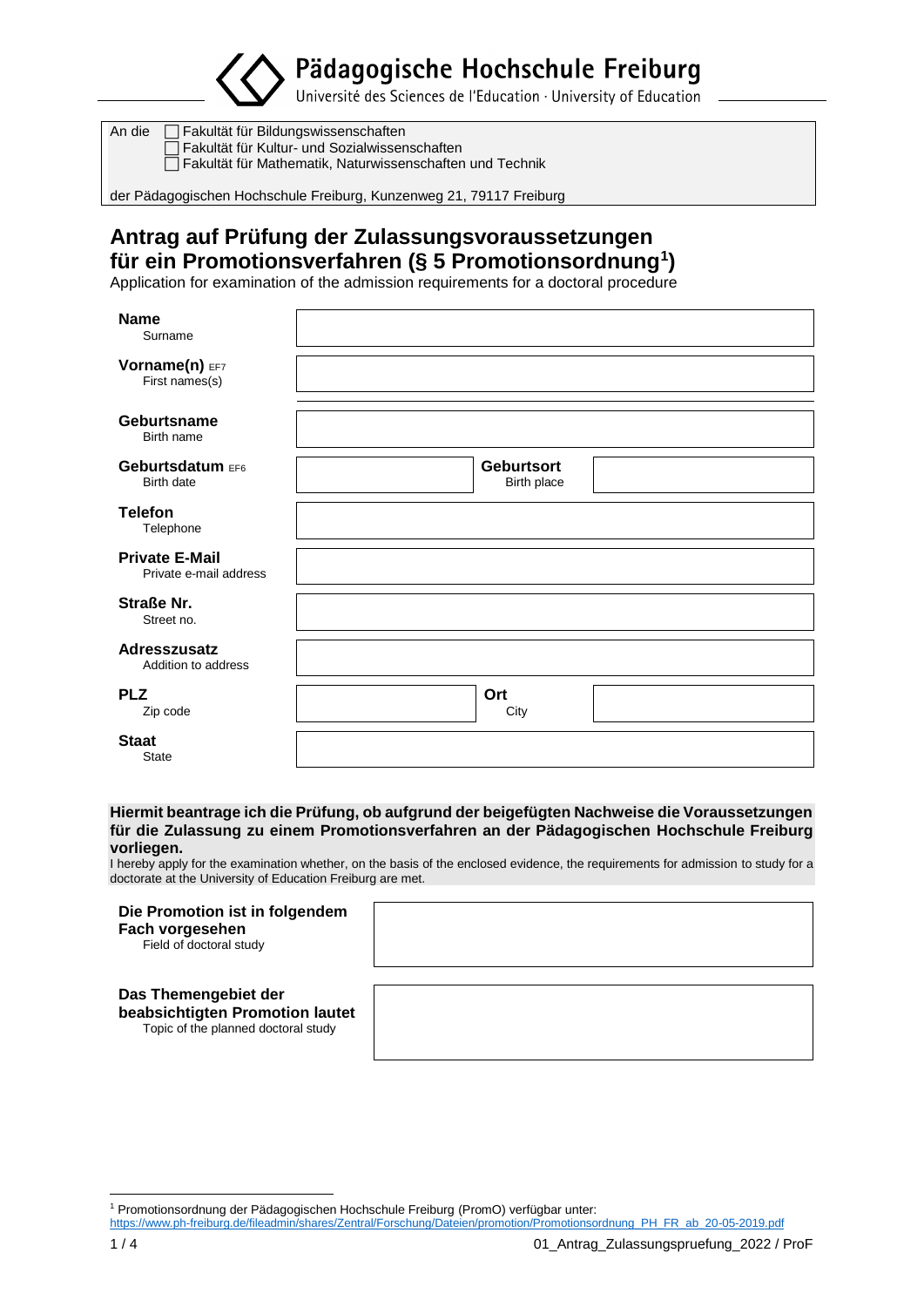# Pädagogische Hochschule Freiburg

Université des Sciences de l'Education · University of Education

#### **Für die Betreuung meiner wissenschaftlichen Arbeit schlage ich als Promotionskomitee vor:** For the supervision of my doctoral thesis, I propose the following as doctoral committee:

| Hauptbetreuerin/Hauptbetreuer <sup>2</sup><br>Main supervisor           |                                                                                                                                                                                     |
|-------------------------------------------------------------------------|-------------------------------------------------------------------------------------------------------------------------------------------------------------------------------------|
| Frau/Herr Prof. Dr. Name, Vorname(n)<br>Prof. Dr. surname, first name   |                                                                                                                                                                                     |
| Institut/Abteilung<br>Institute/Department                              |                                                                                                                                                                                     |
| Als weitere/n Betreuerin/Betreuer <sup>3</sup><br>Further supervisor    |                                                                                                                                                                                     |
| Frau/Herr Titel Name, Vorname(n)<br>Acad. title, surname, first name(s) |                                                                                                                                                                                     |
| Institut/Abteilung<br>Institute/Department                              |                                                                                                                                                                                     |
| Hochschule, falls extern<br>University/College if external              |                                                                                                                                                                                     |
|                                                                         | Diesem Antrag habe ich folgende Nachweise in Form von beglaubigten Kopien beigefügt<br>(Zeugnisse von im Ausland erworbenen Abschlüssen sind, sofern nicht in deutscher, englischer |

**oder französischer Sprache vorliegend, übersetzt und beglaubigt mit einzureichen.):** I have attached the following evidence as certified copies to this application. (Transcripts of degrees obtained abroad must be translated - if not available in German, English or French - and certified):

 ein Zeugnis über den Hochschulabschluss eines Studiengangs mit einer Regelstudienzeit von mindestens vier Studienjahren (Abschluss Master/Diplom/Lehramt mit 8 Semestern Regelstudienzeit) mit überdurchschnittlichen Prüfungsergebnissen.

A certificate of university completion of a course of study with a standard period of study of at least 4 years with above average examination results (Master degree or "Diplom" or Teacher Training degree from a German University or German University of Education).

### **oder**

or

 ein Zeugnis über einen berufsqualifizierenden Hochschulabschluss (Bachelor/Lehramt mit 6 oder 7 Semestern Regelstudienzeit) an einer Universität, Pädagogischen Hochschule oder Kunst- oder Musikhochschule,

a professionally qualifying university degree (Bachelor's degree/state examination with 6 or 7 semesters of standard study time) from a university, university of education or another university with entitlement to study for a doctoral degree

 wenn gegeben: den Abschluss eines Postgraduiertenstudiengangs/Aufbaustudiengangs an einer Universität oder an einer Pädagogischen Hochschule oder an einer anderen Hochschule mit Promotionsrecht mit überdurchschnittlichen Prüfungsergebnissen. If available: the completion of a postgraduate course of study at a university or university of education or another

university with the right to award doctorates with above-average examination results.

 wenn gegeben: Nachweis über besondere Abschlüsse oder besondere Leistungen i.S. des § 5 (2) b) der Promotionsordnung, die auf eine Eignungsfeststellung angerechnet werden können. If available: proof of special degrees or special achievements within the meaning of § 5 (2) b) in the doctoral regulations which can be credited towards a suitability assessment procedure.

 $\overline{a}$ <sup>2</sup> Hauptbetreuer/in / Main supervisor: § 4 Abs. 3 Nr. 1 PromO

<sup>3</sup> Weitere/r Betreuer/in / Further supervisor: § 4 Abs. 3 Nr. 2 PromO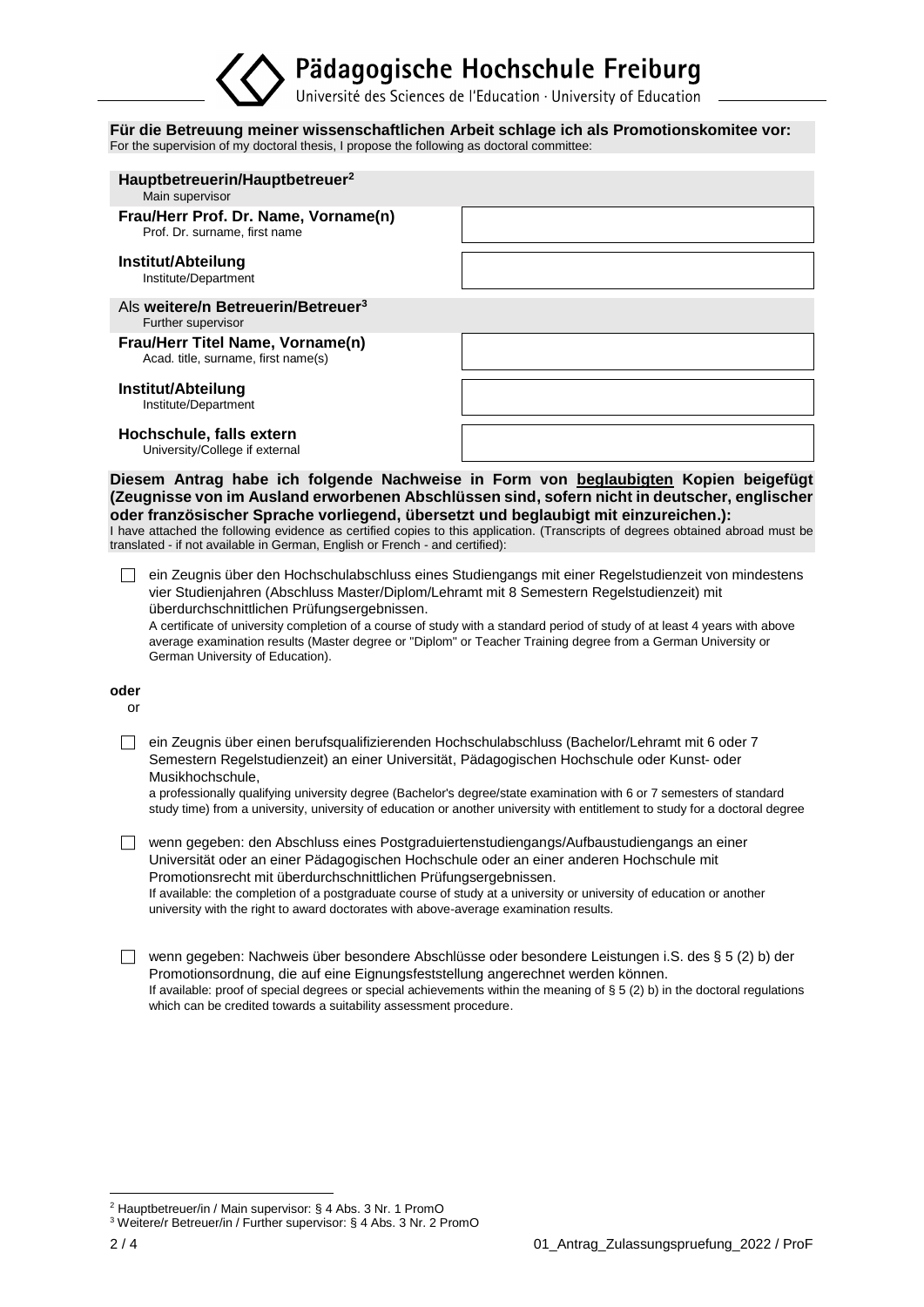|                                                                                                                                                                                                                                            | Pädagogische Hochschule Freiburg<br>Université des Sciences de l'Education · University of Education                                                                                                                                                                                                                                                                                                                                                                                                                                                                                                                                                                                                                    |
|--------------------------------------------------------------------------------------------------------------------------------------------------------------------------------------------------------------------------------------------|-------------------------------------------------------------------------------------------------------------------------------------------------------------------------------------------------------------------------------------------------------------------------------------------------------------------------------------------------------------------------------------------------------------------------------------------------------------------------------------------------------------------------------------------------------------------------------------------------------------------------------------------------------------------------------------------------------------------------|
|                                                                                                                                                                                                                                            |                                                                                                                                                                                                                                                                                                                                                                                                                                                                                                                                                                                                                                                                                                                         |
| oder<br>or                                                                                                                                                                                                                                 |                                                                                                                                                                                                                                                                                                                                                                                                                                                                                                                                                                                                                                                                                                                         |
| eigenes Promotionsrecht (Fachhochschulen, Berufsakademien).                                                                                                                                                                                | ein Zeugnis über den Abschluss eines Diplom- oder Bachelor-Studiengangs an einer Hochschule ohne<br>a certificate of completion of a bachelor's degree programme at a higher education institution without entitlement to study<br>for a doctoral degree (universities of applied sciences, cooperative state universities).                                                                                                                                                                                                                                                                                                                                                                                            |
| can be credited towards a suitability assessment procedure.                                                                                                                                                                                | wenn gegeben: Nachweis über besondere Abschlüsse oder besondere Leistungen i.S. des § 5 (2) der<br>Promotionsordnung, die auf eine Eignungsfeststellung angerechnet werden können.<br>If available: proof of special degrees or special achievements within the meaning of § 5 (2) Promotionsordnung, which                                                                                                                                                                                                                                                                                                                                                                                                             |
| Sonstiges:<br>Other:                                                                                                                                                                                                                       |                                                                                                                                                                                                                                                                                                                                                                                                                                                                                                                                                                                                                                                                                                                         |
| haben.                                                                                                                                                                                                                                     | Ich bestätige, die Promotionsberatung im Prorektorat Forschung im Vorab dieses Antrags konsultiert zu                                                                                                                                                                                                                                                                                                                                                                                                                                                                                                                                                                                                                   |
| application.                                                                                                                                                                                                                               | I confirm that I have consulted the Doctoral Advisory Service in the Prorectorate for Research in advance of this                                                                                                                                                                                                                                                                                                                                                                                                                                                                                                                                                                                                       |
| haben.                                                                                                                                                                                                                                     | Ich bestätige, die Promotionsordnung der Pädagogischen Hochschule Freiburg zur Kenntnis genommen zu<br>I confirm that I have taken note of the Promotionsordnung (doctoral regulations) of the University of Education Freiburg.                                                                                                                                                                                                                                                                                                                                                                                                                                                                                        |
| https://www.ph-freiburg.de/forschung-nachwuchs/promotion-und-habilitation.html.<br>Mit meiner Unterschrift bestätige ich die Kenntnisnahme.<br>University of Education Freiburg. With your signature you confirm that you have taken note. | Information zur Datenverarbeitung und zum Datenschutz für Promotionsstudienbewerberinnen und -bewerber sowie<br>Doktorandinnen und Doktoranden der Pädagogischen Hochschule Freiburg. Online verfügbar unter<br>Please view the following site https://www.ph-freiburg.de/forschung-nachwuchs/promotion-und-habilitation.html for further<br>information concerning the processing of personal data in context of the doctoral procedure and on the personal rights<br>according to the Basic Data Protection Regulation (DSGVO). Contact members for queries concerning data protection can be<br>found in the information on Data Processing and Data Protection for Doctoral Candidates and Doctural Students of the |
| Datum und Unterschrift<br>Date and signature of applicant                                                                                                                                                                                  |                                                                                                                                                                                                                                                                                                                                                                                                                                                                                                                                                                                                                                                                                                                         |
| Bestätigung der Betreuenden (vorgesehenes Promotionskomitee)<br>Confirmation of supervisors (intended doctoral commitee)                                                                                                                   |                                                                                                                                                                                                                                                                                                                                                                                                                                                                                                                                                                                                                                                                                                                         |
| Promotionsvorhabens als Hauptbetreuerin/ Hauptbetreuer zu betreuen.                                                                                                                                                                        | Ich bestätige meine Bereitschaft, die Antragstellerin/ den Antragsteller während ihres/ seines<br>I confirm my readiness to supervise the applicant as main supervisor during his/her doctoral study.                                                                                                                                                                                                                                                                                                                                                                                                                                                                                                                   |
| Datum u. Unterschrift der<br>Hauptbetreuung<br>Date and signature of main supervisor                                                                                                                                                       |                                                                                                                                                                                                                                                                                                                                                                                                                                                                                                                                                                                                                                                                                                                         |
| Promotionsvorhabens als Mitbetreuerin/ Mitbetreuer zu betreuen.                                                                                                                                                                            | Ich bestätige meine Bereitschaft, die Antragstellerin/ den Antragsteller während ihres/ seines<br>I confirm my readiness to supervise the applicant as further supervisor during his/her doctoral study.                                                                                                                                                                                                                                                                                                                                                                                                                                                                                                                |
| Datum u. Unterschrift der<br><b>Weiteren Betreuung</b><br>Date and signature of further supervisor                                                                                                                                         |                                                                                                                                                                                                                                                                                                                                                                                                                                                                                                                                                                                                                                                                                                                         |